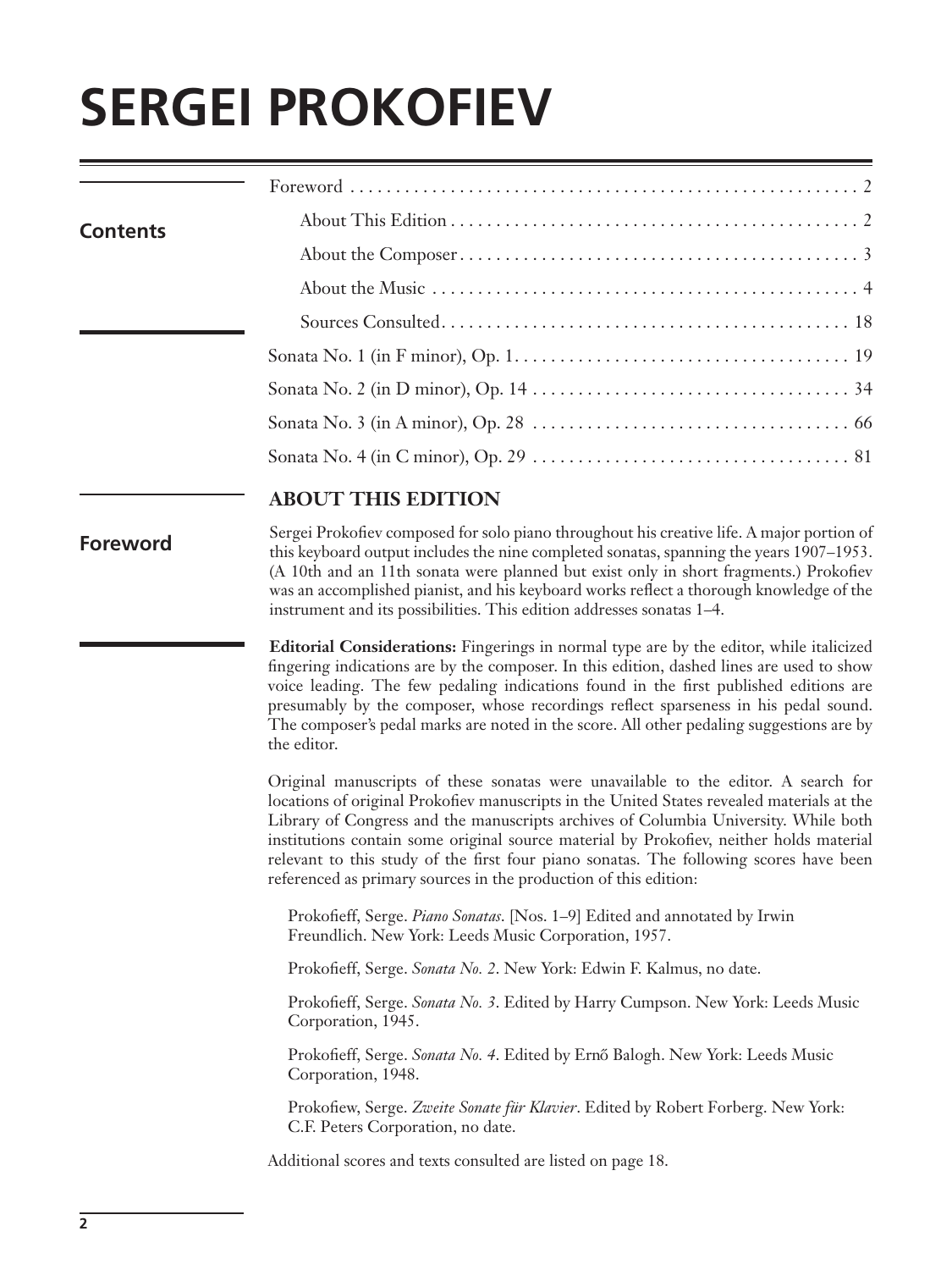## **Edited by Thomas Schumacher Sonatas, Opp. 1, 14, 28, 29**

#### **ABOUT THE COMPOSER**

Sergei Sergeyevich Prokofiev was born April 11, 1891 in Sontsovka, eastern Ukraine. His father was an agrarian and the manager of a large estate on which the family lived as tenants. His mother, an amateur pianist, provided him with his initial contact with the piano. She gave him his first lessons and introduced him to the music of Mozart, Beethoven, and Chopin. This early musical activity also included composing, and upon recognition of the scope of young Sergei's performing and creative talent, he was taken in 1900 to Saint Petersburg to play for Alexander Glazunov, one of the leading composers and teachers in Russia at the time. Advised to enter the conservatory there, Prokofiev at age 13 moved with his mother to Saint Petersburg and began studies. Anna Esipova was his main piano professor; his composition teachers during this period included Glazunov, Nikolay Rimsky-Korsakov, Anatoly Lyadov, and Sergei Taneyev. The atmosphere of the Conservatory stimulated the young Prokofiev, and although reportedly rebellious and stubborn at times, he became attentive to new musical trends. His compositional efforts from this period strongly show influence of Debussy and Scriabin.

Prokofiev left Russia at the outbreak of the Revolution in 1917 and embarked on a concert tour of England, Japan, the United States, and France. He spent several years in Paris before returning to Russia, where he lived from 1932 until his death in 1953.

Although Prokofiev changed his compositional style frequently during the course of his career, he maintained certain stylistic facets. Aspects of his compositions identified as trademarks of his style include the following:

- **• neoclassicism**—Classical formality and structure with a firm sense of tonality;
- **• "modern" harmonic exploration**—daring use of dissonance, chromaticism, and extended harmonies (encouraged during his studies with Taneyev, who early on regarded the young Prokofiev as too conservative);
- **• toccata style**—motoric, perpetual-motion textures that create relentless tension and energy;
- **• lyricism**—melodies that are song-like, and others that are contemplative in nature;
- **• humor**—sometimes lighthearted, other times biting and grotesque;
- **• bell-like sonorities**—ringing, chime-like sounds also prevalent in piano music of other Russian composers, most notably Moussorgsky and Rachmaninoff;
- **• fairy tale elements**—programmatic use of Russian folklore, another practice shared by his contemporaries.





*Sergei Prokofiev Saint Petersburg Conservatory*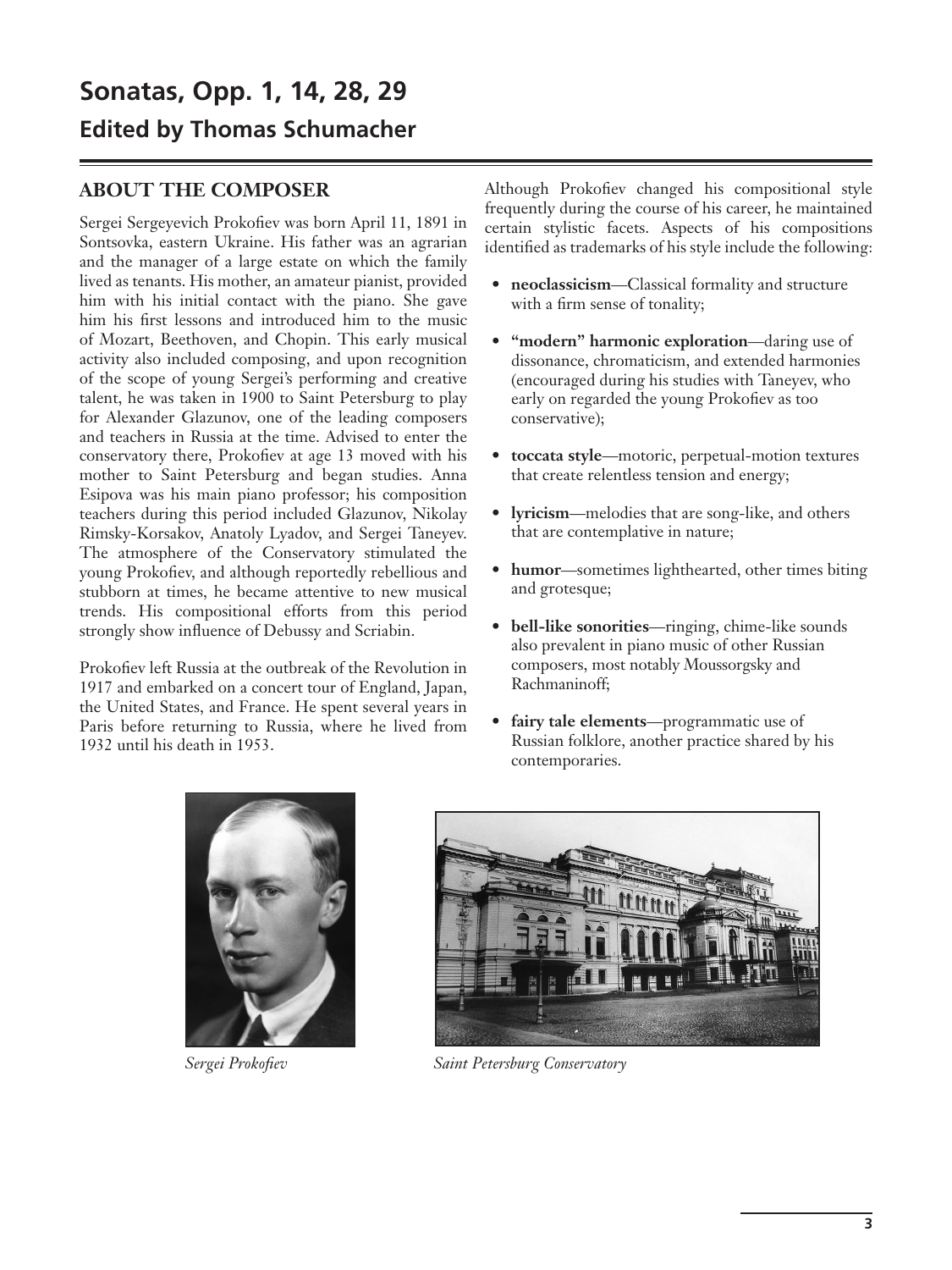#### **SOURCES CONSULTED**

#### **Scores:**

Prokofieff, S. *Quatrième sonate*. Moscow: A. Gutheil, 1918. Reprinted, Moscow: Muzgiz, 1926.

Prokofieff, Sergei. *9 Sonatas*. New York: International Music Company, 1971.

Prokofiev, Sergei. *Nine Sonatas*. New York: Edwin F. Kalmus, no date. Reprinted, New York: Belwin-Mills Publishing Corporation, 1985.

Prokofiev, Sergei. *Piano Sonatas Nos. 1–4: Opp. 1, 14, 28, and 29*. Mineola, New York: Dover Publications, Inc., 2002.

Prokofiev, Sergey. S. *Prokofiev: Collected Works, Vol. 2*. Edited by Levon Atovmyan. Moscow: Muzgiz, 1955. Reprinted, Moscow: Muzyka, no date.

#### **Texts:**

Berman, Boris. *Prokofiev's Piano Sonatas*. New Haven, CT: Yale University Press, 2008.

Monsaingeon, Bruno. *Sviatoslav Richter: Notebooks and Conversations.* Translated by Stewart Spencer. Princeton, NJ: Princeton University Press, 2001.

Nestyev, Israel V. *Prokofiev*. Stanford, CA: Stanford University Press, 1961.

Robinson, Harlow. *Sergei Prokofiev: A Biography.* New York: Viking Press, 1987; reprint with a new introduction, Boston: Northeastern University Press, 2002.



*Sergei Prokofiev (1936) by Hilda Wiener (1877–1940)*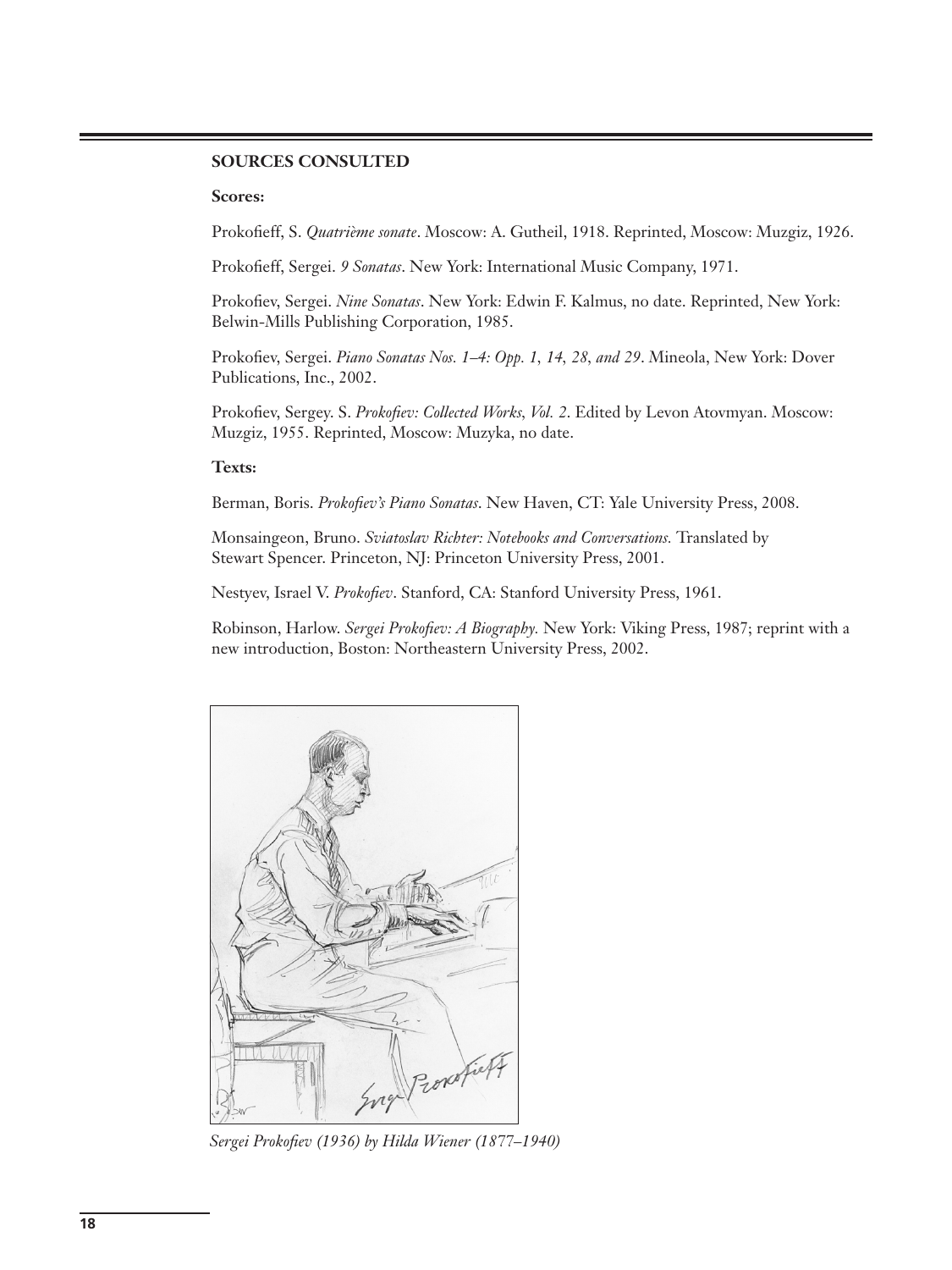# **Sonata No. 1**

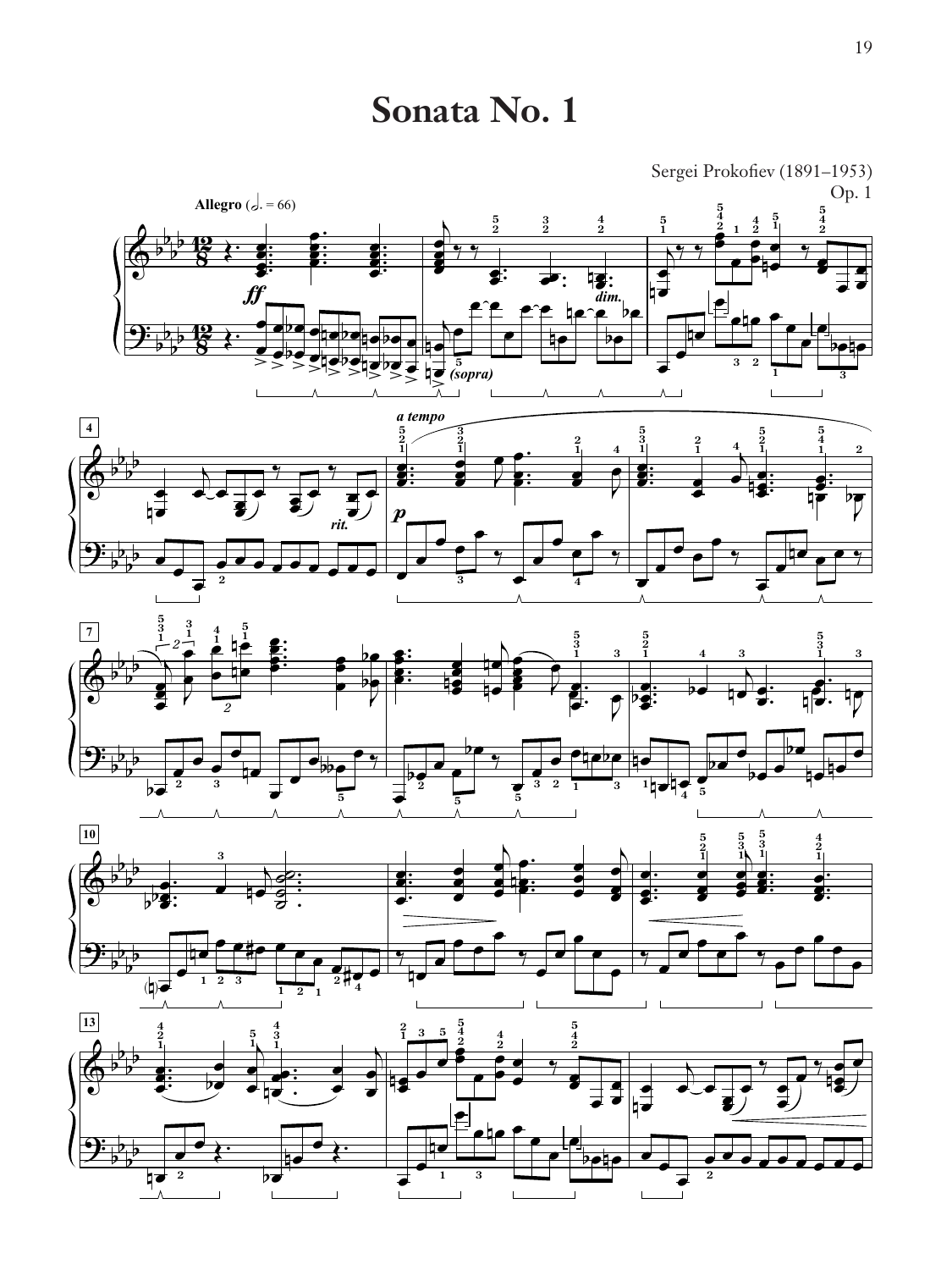